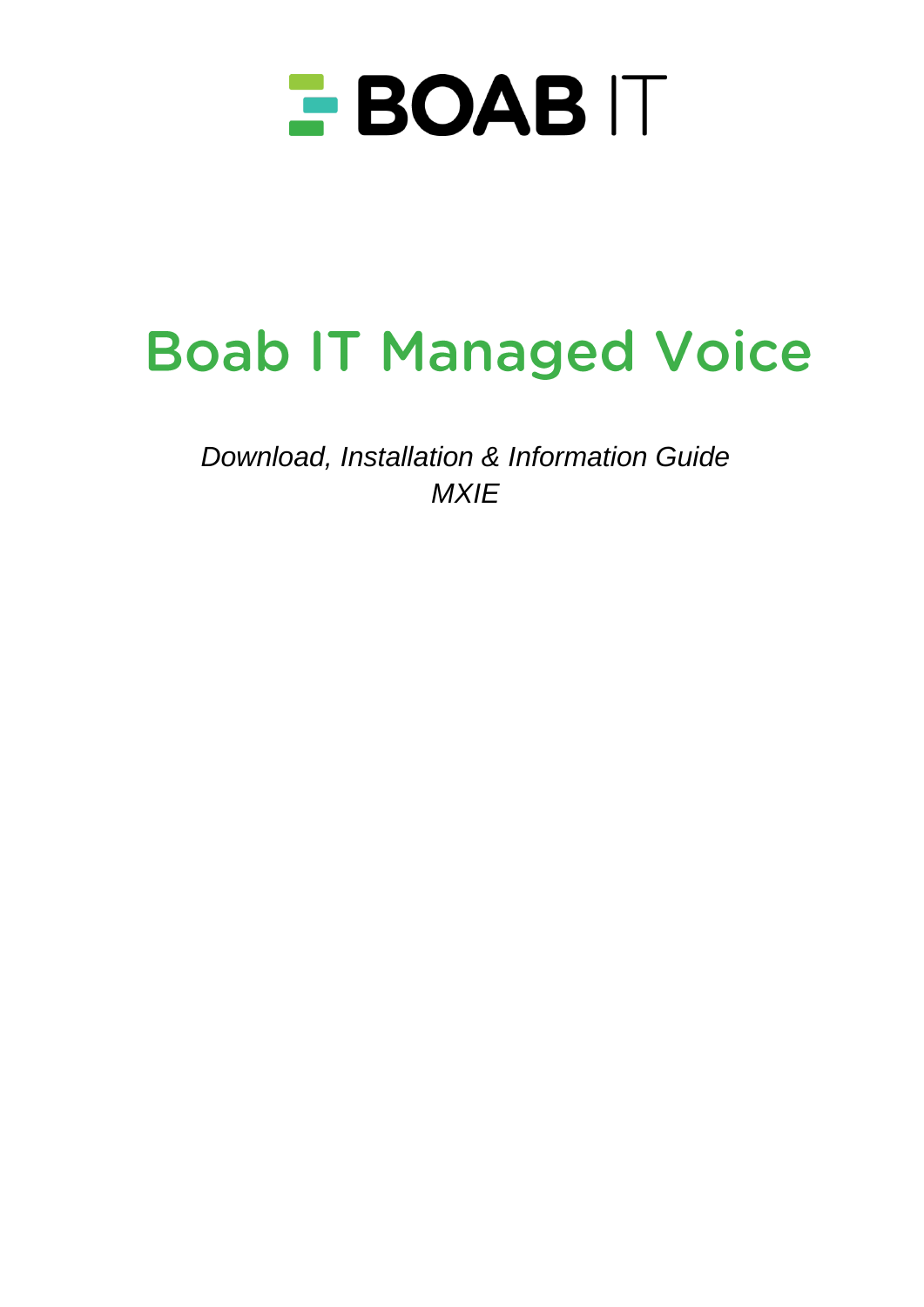# **Contents**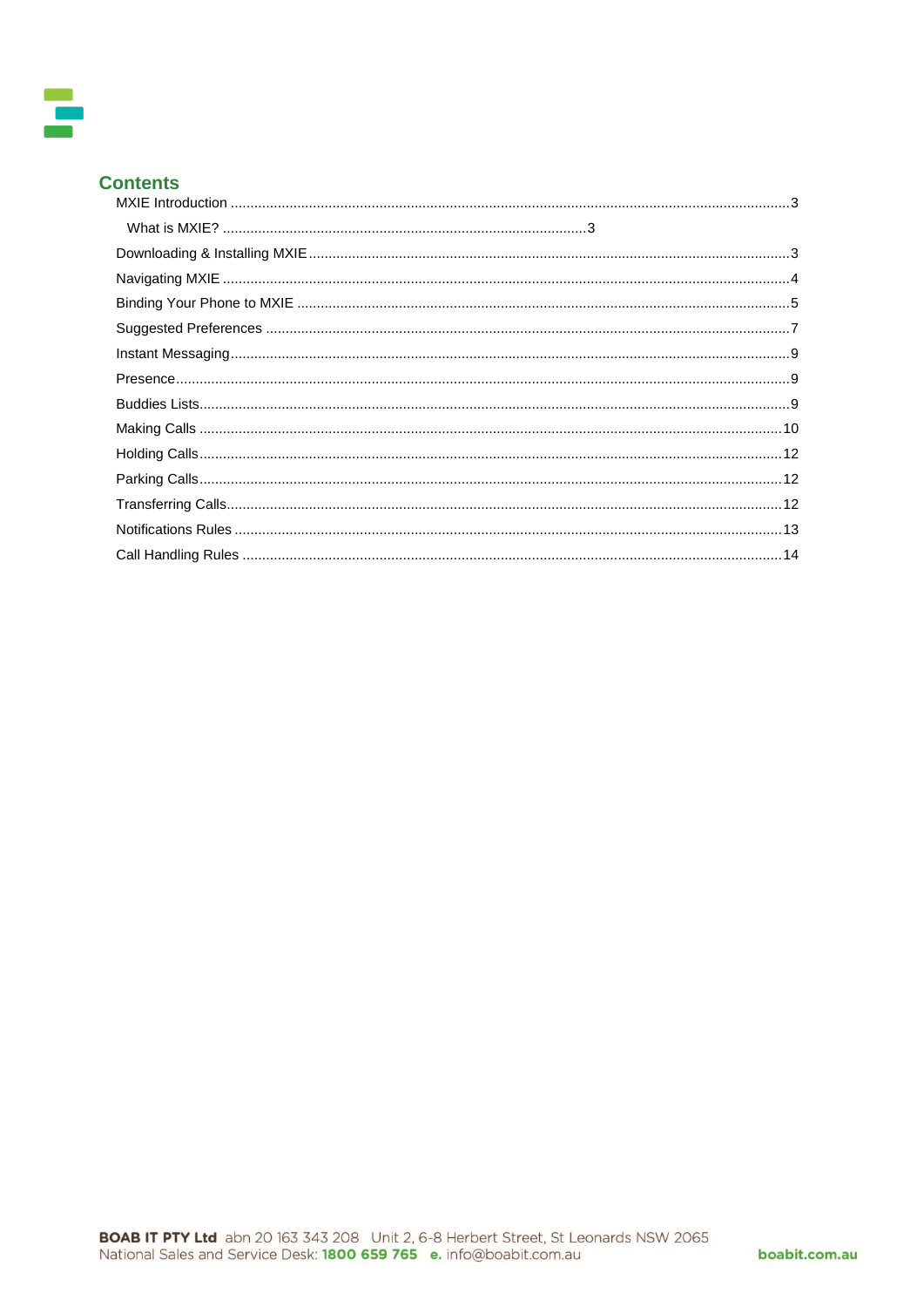

# <span id="page-2-0"></span>**MXIE Introduction**

#### <span id="page-2-1"></span>**What is MXIE?**

MXIE (*pronounced "mixie"*) is software which interfaces between your computer, your phone and the PBX. With this interface in place, tasks typically performed on the phone can be done within the MXIE interface – in a more user friendly way.

MXIE also allows for interfacing between other applications – such as Outlook for your contacts.

Please utilise this manual in conjunction with the MXIE Introduction video, which takes you through the functions described in this guide.

## <span id="page-2-2"></span>**Downloading & Installing MXIE**

Your system administrator will provide you a link to download the MXIE application from the PBX. Further, they will also provide you with:

- Your Username
- Your Password/PIN
- The URL of the PBX

This information is different depending on your PBX configuration.

Installing MXIE is simple – just select NEXT / OK for all windows which open. Once installed, you will see the following window which will allow you to enter the information above.

| MXIE User Login |                     |                            |        |  |
|-----------------|---------------------|----------------------------|--------|--|
|                 | Login:<br>Password: | $\nabla$ Remember password |        |  |
|                 | URL:                | OK                         | Cancel |  |
|                 |                     | English (Australia)        |        |  |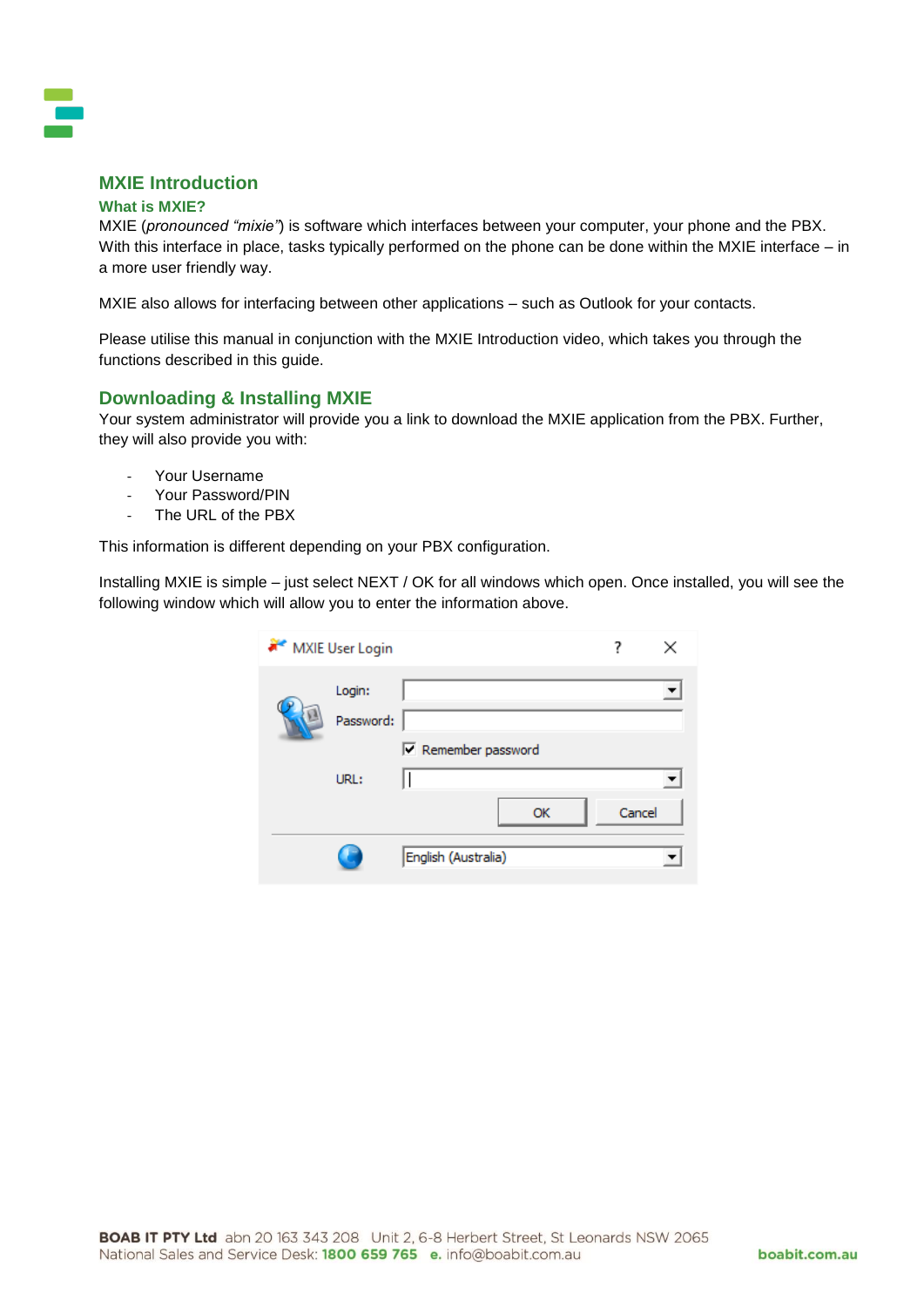# <span id="page-3-0"></span>**Navigating MXIE**

The MXIE window consists of a number of different areas:



**The Main Toolbar:** Certain functions can be performed from this toolbar, or certain windows can be opened.

**Tabbed/Docked Windows:** Tabbed and docked windows can be moved around the main MXIE window. These will usually be items such as call log, parked call information, Instant Messaging history, your contacts, etc.

**Main Call Area:** This is the area where calls will appear, as well as the area where you can click and drag calls to/from.

**Status Bar:** System information, phone binding information, etc. will be shown in this area.

MXIE is very versatile in that you can arrange different windows into a layout which you find works best for you. Windows can be docked into certain areas, or can be put into tabs to allow for more details to be shown when changing tabs.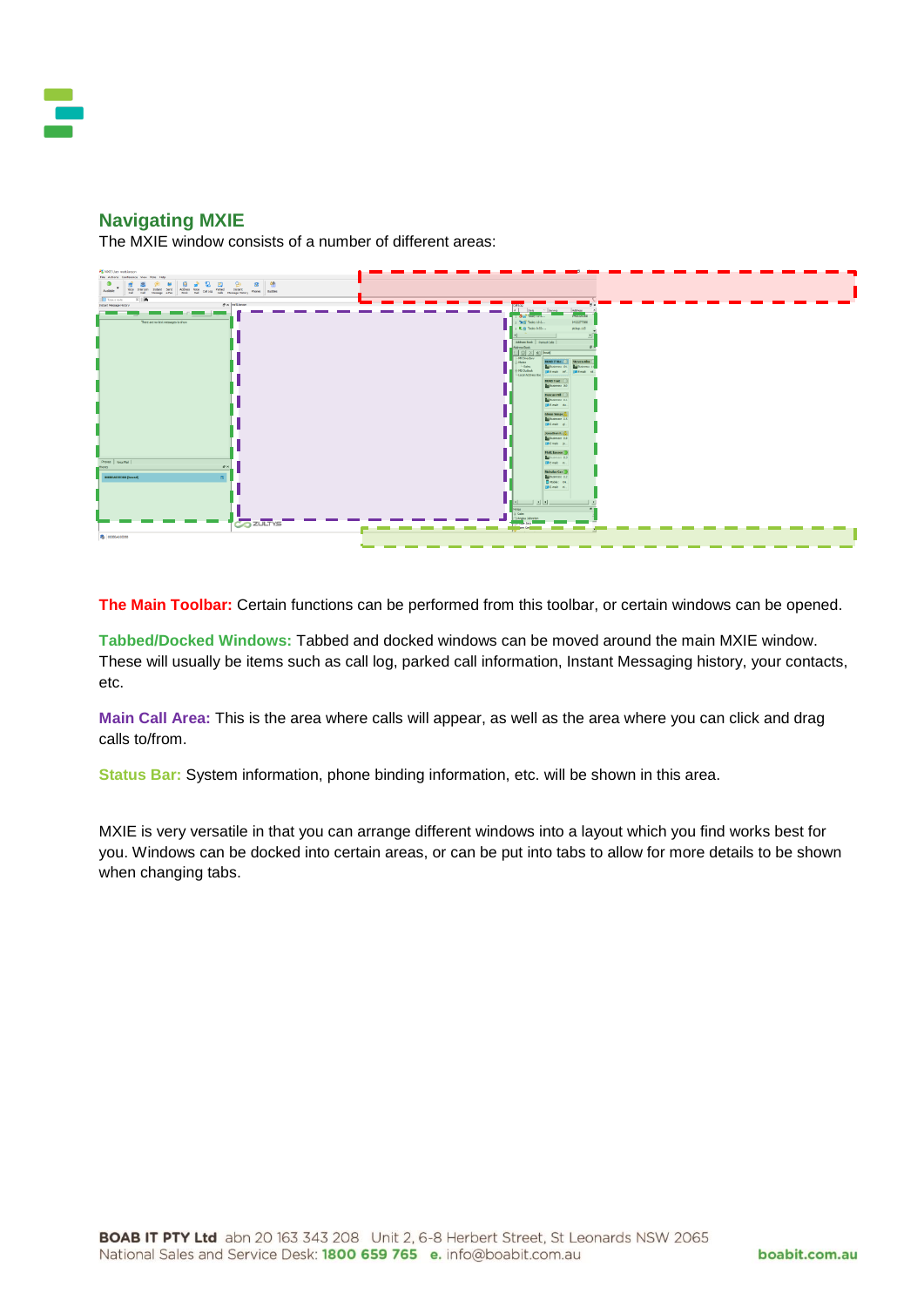

## <span id="page-4-0"></span>**Binding Your Phone to MXIE**

To use MXIE, you need to "bind" your phone with the application – this basically means you are connecting your phone to be used in conjunction with the application. There are a number of methods to bind your phone, we recommend one of the following:

To bind your phone with a call verification, do the following:

- 1. Select File and then Bind to
- 2. Select "Bind by a call from the device" and click next

| Bind to a phone                                                                                                                                                        |      |
|------------------------------------------------------------------------------------------------------------------------------------------------------------------------|------|
| To initiate a call, you must first bind your MXIE to a<br>device                                                                                                       |      |
| <b>C</b> Bind device by ID<br>$\cap$ Bind an external phone<br>C Bind to a registered contact<br>Bind by a call from the device<br><b>C</b> Bind to internal Softphone |      |
| Device 000BEA83ED88                                                                                                                                                    |      |
| Close<br>Next ><br>$<$ Back                                                                                                                                            | Help |

3. A window will show a number to dial from the handset. Dial this number. If successful, your phone is now bound to MXIE.

| Bind to a phone                                                  | ? | ×    |
|------------------------------------------------------------------|---|------|
| To initiate a call, you must first bind your MXIE to a<br>device |   |      |
| Please, call number *27007 within 58 seconds                     |   |      |
|                                                                  |   |      |
|                                                                  |   |      |
|                                                                  |   |      |
| Close<br>Next ><br>$<$ Back                                      |   | Help |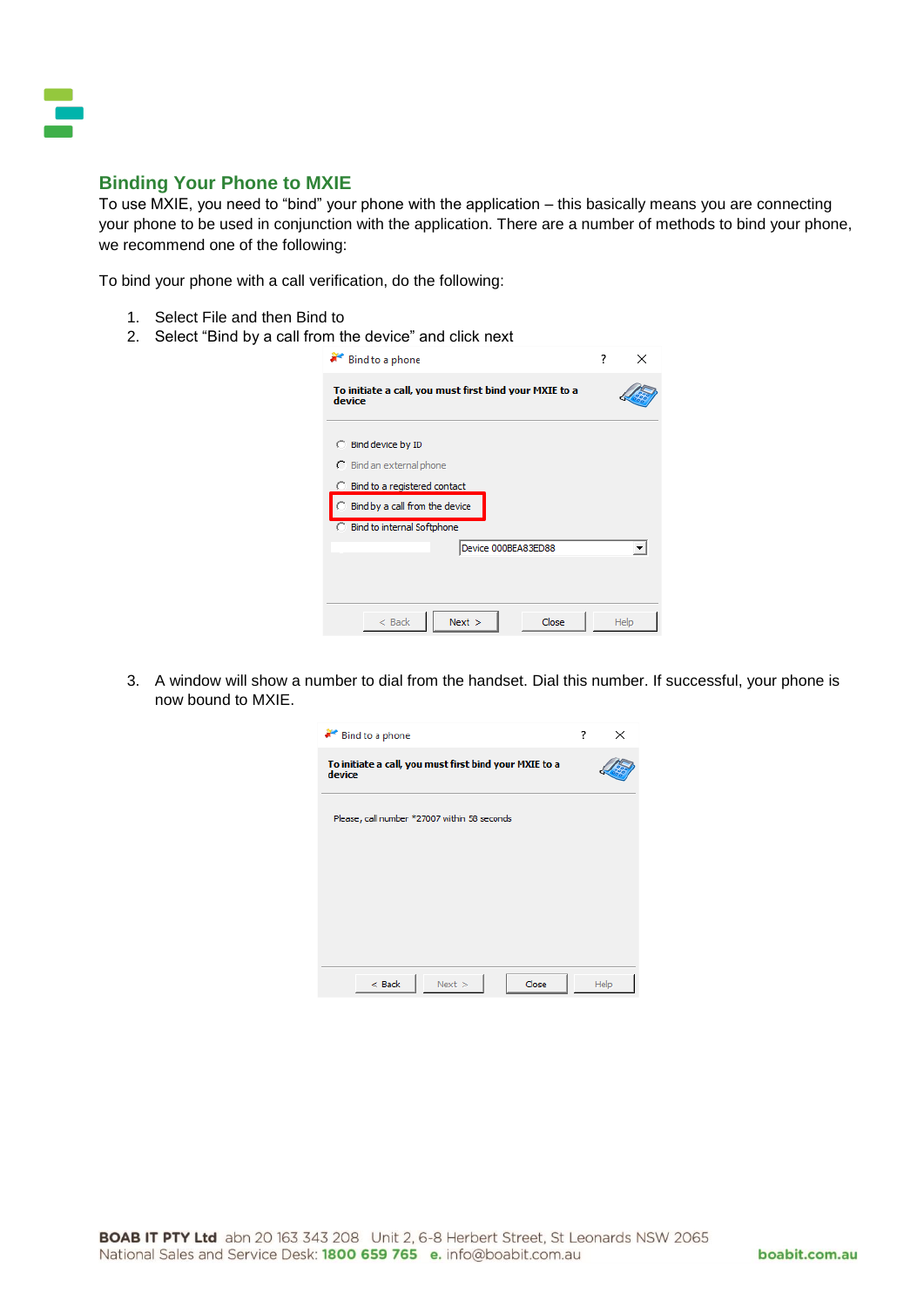To bind your phone by using a device ID, do the following:

- 1. Select File and then Bind to
- 2. Select "Bind by Device ID" and click next

| Bind to a phone                                                                                                                                                               | $\times$ |
|-------------------------------------------------------------------------------------------------------------------------------------------------------------------------------|----------|
| To initiate a call, you must first bind your MXIE to a<br>device                                                                                                              |          |
| Bind device by ID<br>$\cap$ Bind an external phone<br><b>C</b> Bind to a registered contact<br><b>C</b> Bind by a call from the device<br><b>C</b> Bind to internal Softphone |          |
| Device 000BEA83ED88                                                                                                                                                           |          |
| Close<br>Next ><br>$<$ Back                                                                                                                                                   | Help     |

3. Enter in your device ID. The device ID is usually the MAC address of the phone

| Bind to a phone                                                  | ? |      |
|------------------------------------------------------------------|---|------|
| To initiate a call, you must first bind your MXIE to a<br>device |   |      |
| Device ID                                                        |   |      |
|                                                                  |   |      |
|                                                                  |   |      |
|                                                                  |   |      |
| Close<br>$<$ Back<br>Next >                                      |   | Help |

4. Press next. Our phone should now be bound to MXIE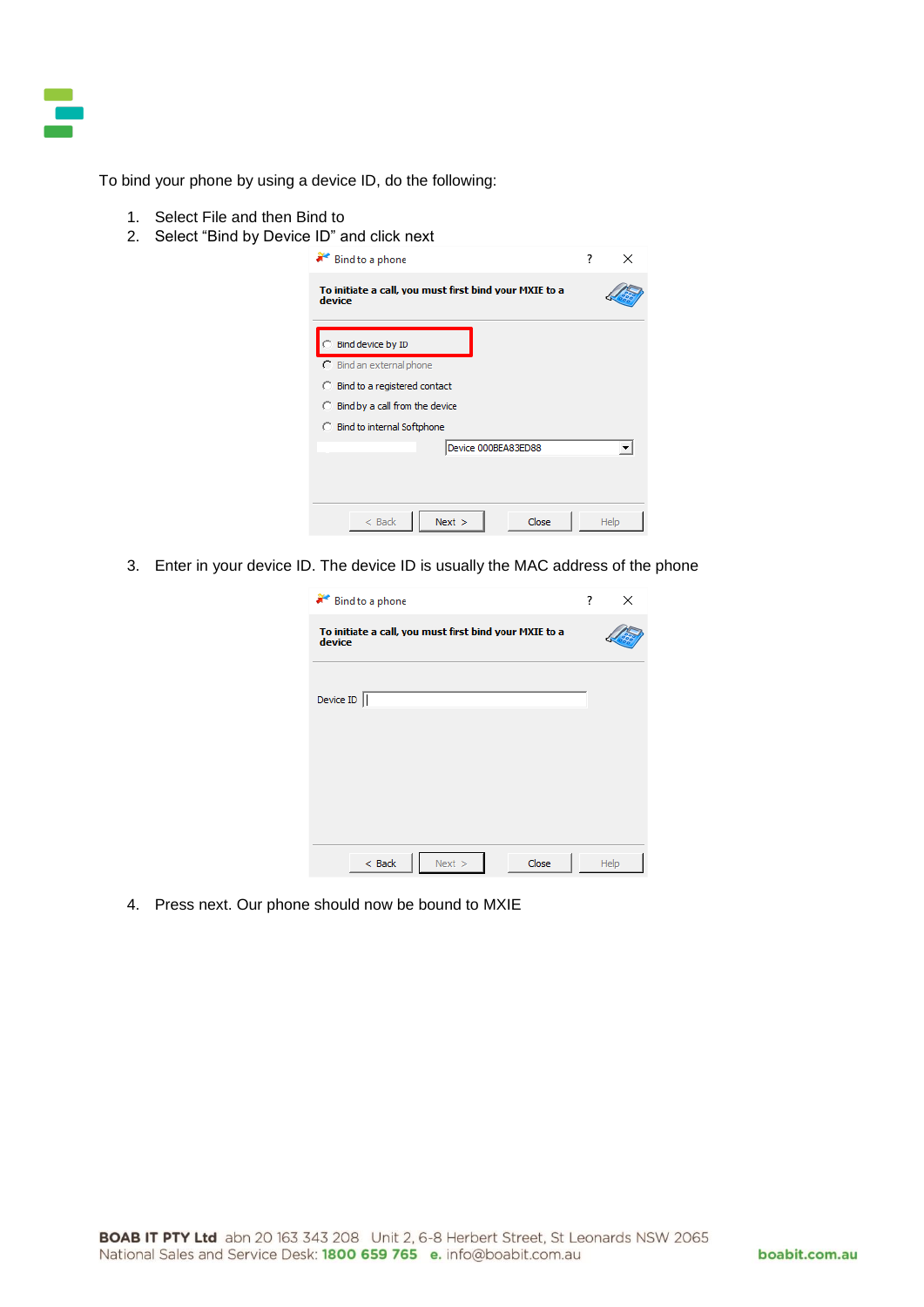

## <span id="page-6-0"></span>**Suggested Preferences**

You can make some adjustments to system preferences to change or add functionality to MXIE. To access the application preferences, select File and then preferences. We recommend the following:

- Under the address book option, ensure their Integration of Microsoft Outlook is selected

| User Preferences                                                                                                                                                                                          |                                                                                                                |                                                                                            | ?       | × |
|-----------------------------------------------------------------------------------------------------------------------------------------------------------------------------------------------------------|----------------------------------------------------------------------------------------------------------------|--------------------------------------------------------------------------------------------|---------|---|
| <b>Address Book</b><br>- Default Action<br>Shown Properties<br>Sort Order<br>Appearance<br>Application<br>Keyboard Shortcuts<br><b>Audio Drivers</b>                                                      | Confirmations<br>$\overline{\vee}$ Delete entry<br>$\nabla$ Delete book<br>$\Box$ Delete empty book<br>Storage | $\Box$ Move entry<br>$\Box$ Move book<br>$\nabla$ Delete external contact                  |         |   |
| Call Handling<br>Call Log<br>Calls<br>Conference<br><b>Device Access Policy</b><br>Instant messaging<br><b>Messages</b><br>Messages<br>- Confirmations<br>Notification<br>Presence<br>Softphone<br>Sounds | Integration<br>Microsoft Outlook                                                                               | C:\Users\Matt\AppData\Roaming\Zultys\MX Settings\matt.ianson_ab\address_book.xml<br>Select | Save as |   |
|                                                                                                                                                                                                           |                                                                                                                | OK<br>Cancel                                                                               | Apply   |   |

Change the default action for your buddies list to suit how you would like it to function. Double click to send a text message or to make the call.

| <b>And User Preferences</b>                                                                                                                                                                                                                                                                                                               |                                                                                                            | ?     | $\times$ |
|-------------------------------------------------------------------------------------------------------------------------------------------------------------------------------------------------------------------------------------------------------------------------------------------------------------------------------------------|------------------------------------------------------------------------------------------------------------|-------|----------|
| <b>Address Book</b><br>Default Action<br>Shown Properties<br>Sort Order<br>Appearance<br>Application<br>Keyboard Shortcuts<br>Audio Drivers<br>Call Handling<br>Call Log<br>Calls<br>Conference<br>Device Access Policy<br>Instant messaging<br>Messages<br>Messages<br>-Confirmations<br>Notification<br>Presence<br>Softphone<br>Sounds | Double click on entry in address book and buddy list<br>C Open for edit<br>G Send IM<br>C Place phone call |       |          |
|                                                                                                                                                                                                                                                                                                                                           | OK<br>Cancel                                                                                               | Apply |          |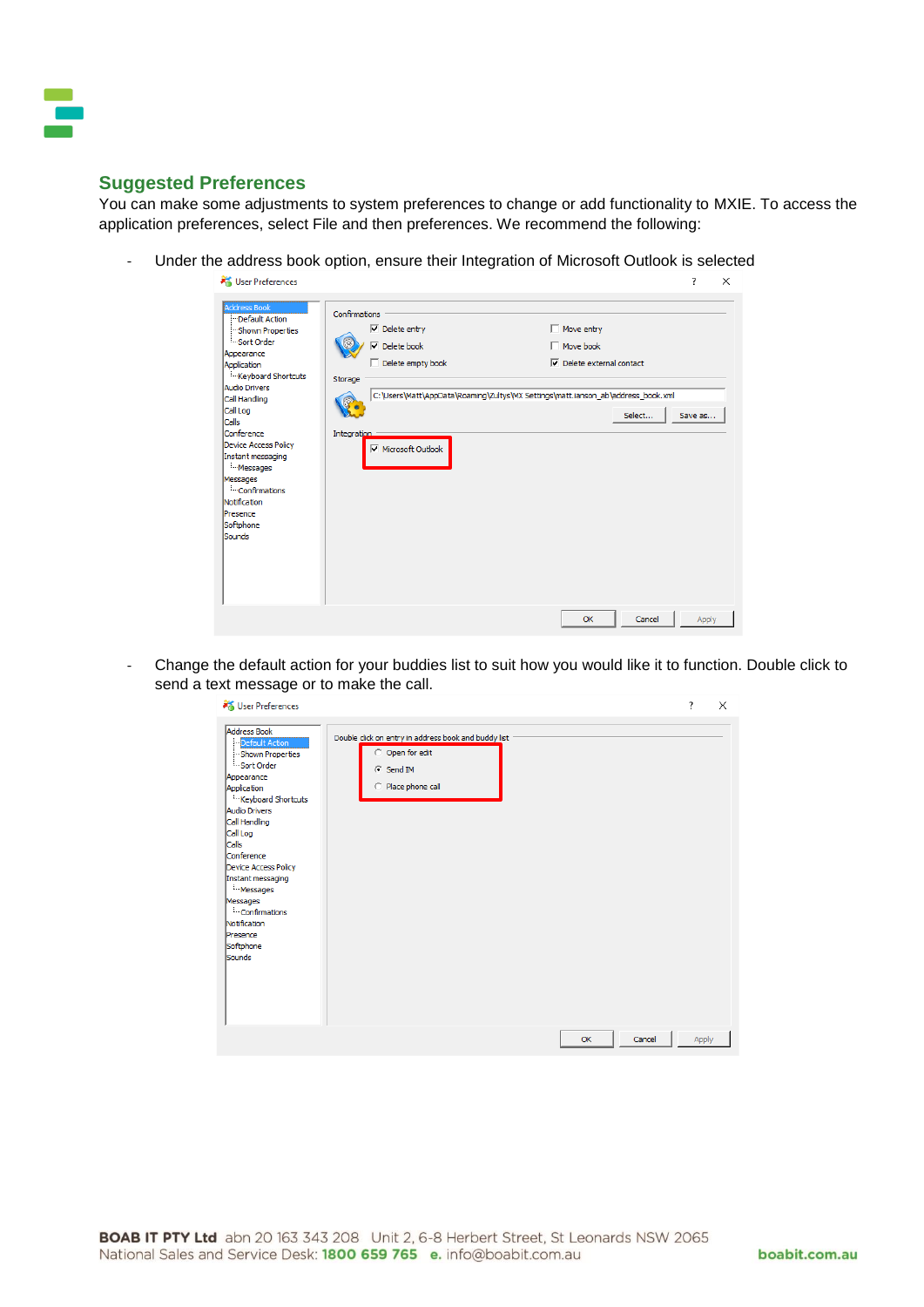

- Under Application, select "Launch at start up" so MXIE launches whenever you turn your computer on
- Popup notifications. We suggest changing this to slightly longer than 7 seconds.

| User Preferences                                                                                                                                                                                                                                                                                                                                            |                                                                                                                                                                                                                                                                                                                                                                                                                                                                                                                                                                                 | 7     | $\times$ |
|-------------------------------------------------------------------------------------------------------------------------------------------------------------------------------------------------------------------------------------------------------------------------------------------------------------------------------------------------------------|---------------------------------------------------------------------------------------------------------------------------------------------------------------------------------------------------------------------------------------------------------------------------------------------------------------------------------------------------------------------------------------------------------------------------------------------------------------------------------------------------------------------------------------------------------------------------------|-------|----------|
| <b>Address Book</b><br>- Default Action<br>Shown Properties<br>Sort Order<br>Appearance<br>Application<br><b>E-Keyboard Shortcuts</b><br>Audio Drivers<br>Call Handling<br>Call Log<br><b>Calls</b><br>Conference<br>Device Access Policy<br>Instant messaging<br>Messages<br>Messages<br>-Confirmations<br>Notification<br>Presence<br>Softphone<br>Sounds | Application<br>$\overline{\triangledown}$ Stay in system tray<br>$\overline{V}$ Launch at startup<br>$\Box$ Stay on top<br>Tool buttons style<br>Text Under Icon<br>Pop up notifications<br>C Display until I click on the pop up to close it<br>C Display for, seconds<br>÷<br>7<br><b>Display location</b><br><b>6</b> Bottom right corner<br>C Mid right side, above pop ups of other applications<br>Default settings<br>Restore default lavout<br>Restore default preferences<br>Microsoft Office Unified Communication<br>F Enable Microsoft Office Unified Communication |       |          |
|                                                                                                                                                                                                                                                                                                                                                             | OK<br>Cancel                                                                                                                                                                                                                                                                                                                                                                                                                                                                                                                                                                    | Apply |          |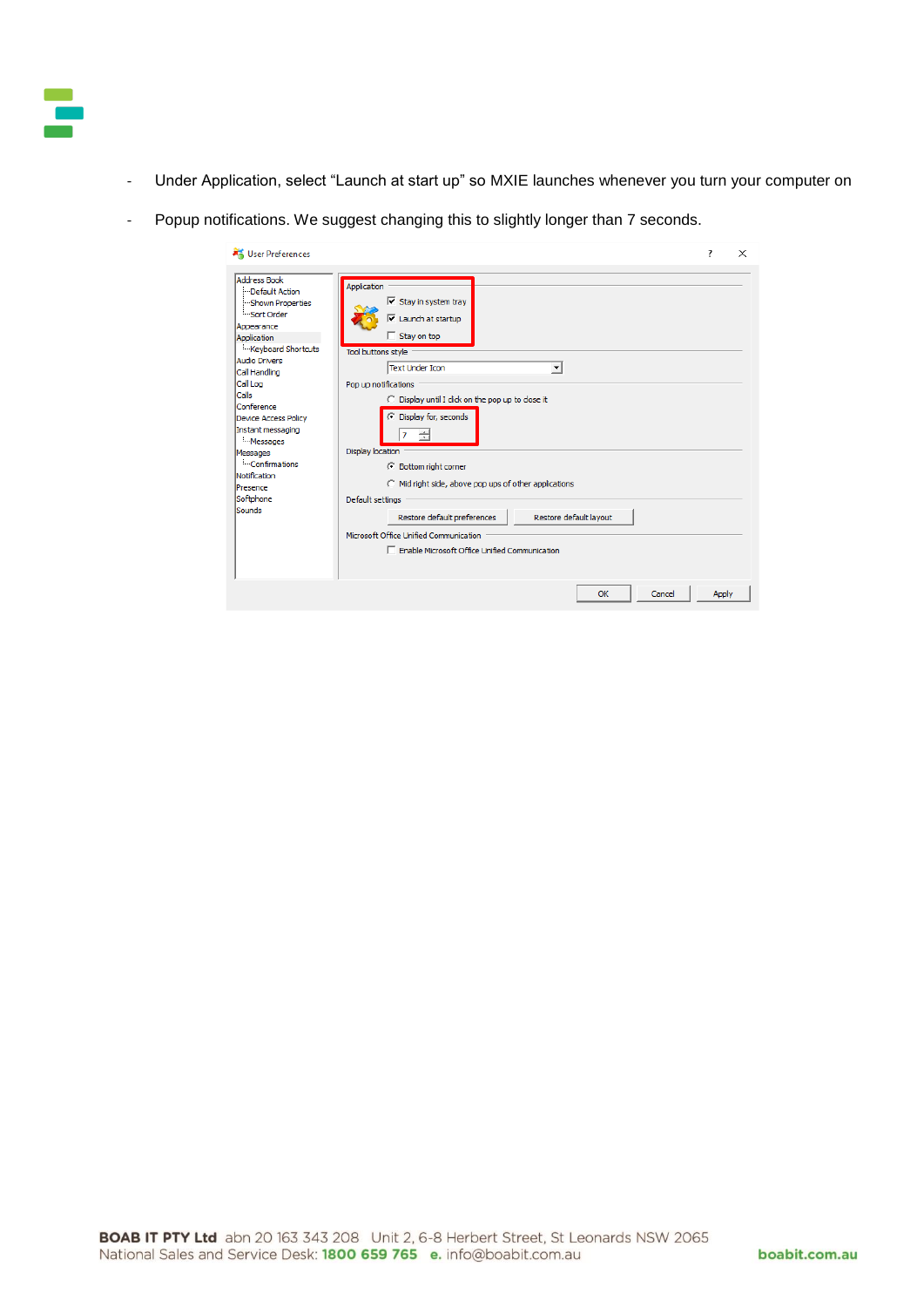## <span id="page-8-0"></span>**Instant Messaging**

MXIE has an Instant Messaging function, with rudimentary functions. Think of the Instant Messaging as the old messaging clients such as MSN or Yahoo Chat. The instant messaging will allow you to creating Instant Messaging chats with others on the same PBX.

You can start an Instant Message chat with someone in your firm, simply by clicking on their name in the address list and selecting "Send an Instant Message". A popup window will be show, and you can now start having a text conversation with that user.

### <span id="page-8-1"></span>**Presence**

The presence feature allows you to change your status within MXIE, for example if you are in a meeting you can change your presence to "In a meeting" so others know if you are available.



You can also add a note to a presence such as when you are likely to be back, so others will know when checking your presence status.



To change your presence, simply click on the presence icon and select your presence.

## <span id="page-8-2"></span>**Buddies Lists**

The buddies list is a list of regularly called or messaged users within a firm. You can see their current presence status as well as seeing if they are currently on an active call. You can build your buddies list by doing the following:

- 1. Open the address book and display the contact list
- 2. Highlight the name of the person that you wish to add, press the right mouse button, and select Buddy.

You can also create groups of buddies, which can be expanded and collapsed as needed in the list. To create a group:

1. Right click in the buddy list and select Create Group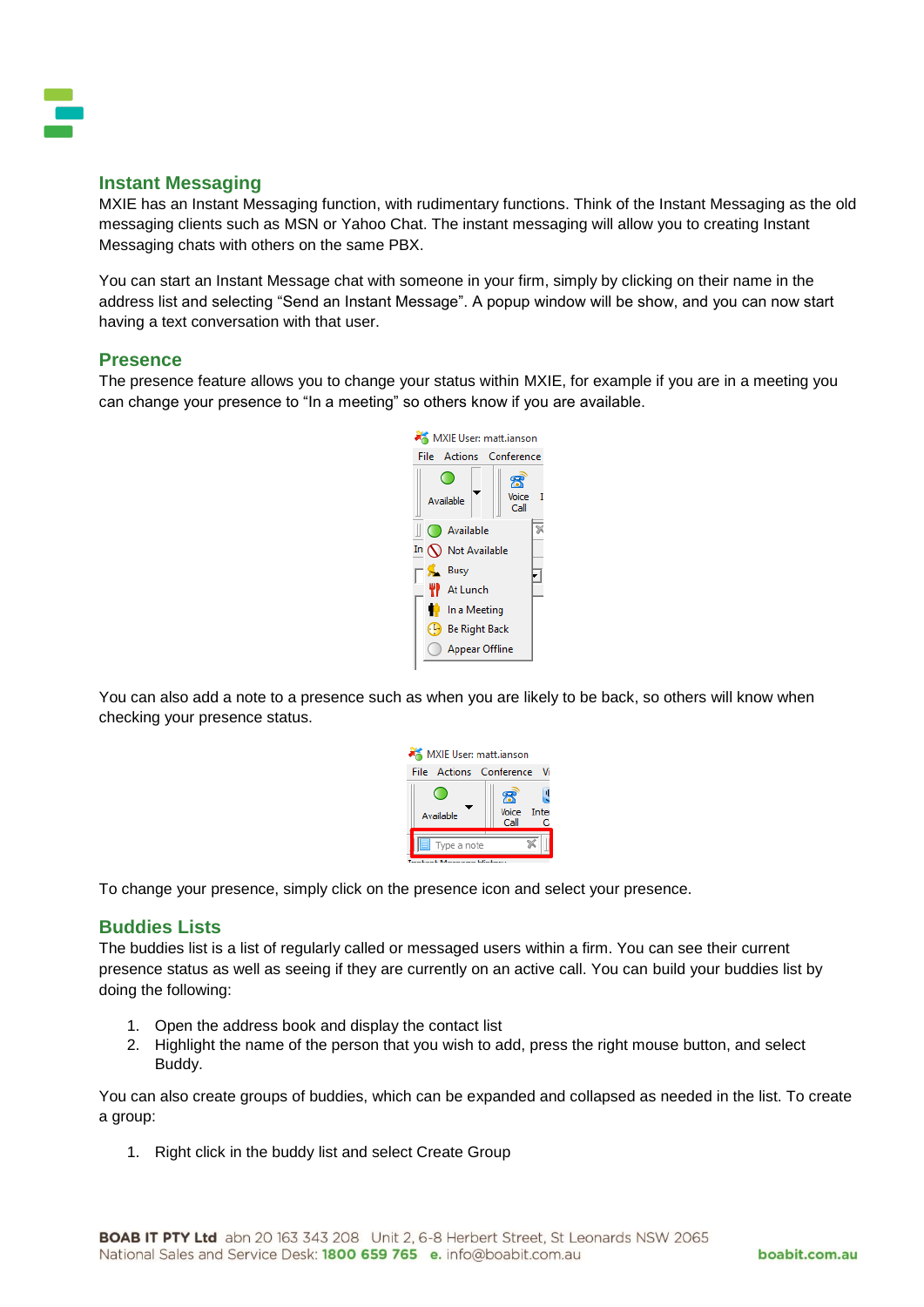

2. Use the same method of adding buddies, by dragging them from the contact list and adding them to the group you wish

## <span id="page-9-0"></span>**Making Calls**

There are a number of ways of making a call:

- Click on the Voice Call button



Click on a contact (right click and make a call to their relevant number)



Or simply start dialling the number

| $\mathbb{R}^{\bullet}$ Call |  |              |
|-----------------------------|--|--------------|
|                             |  | Address Book |
| 12345678                    |  | Эl           |

You will see shown in the main call area. You will also notice a number of symbols here and information, represented as follows:

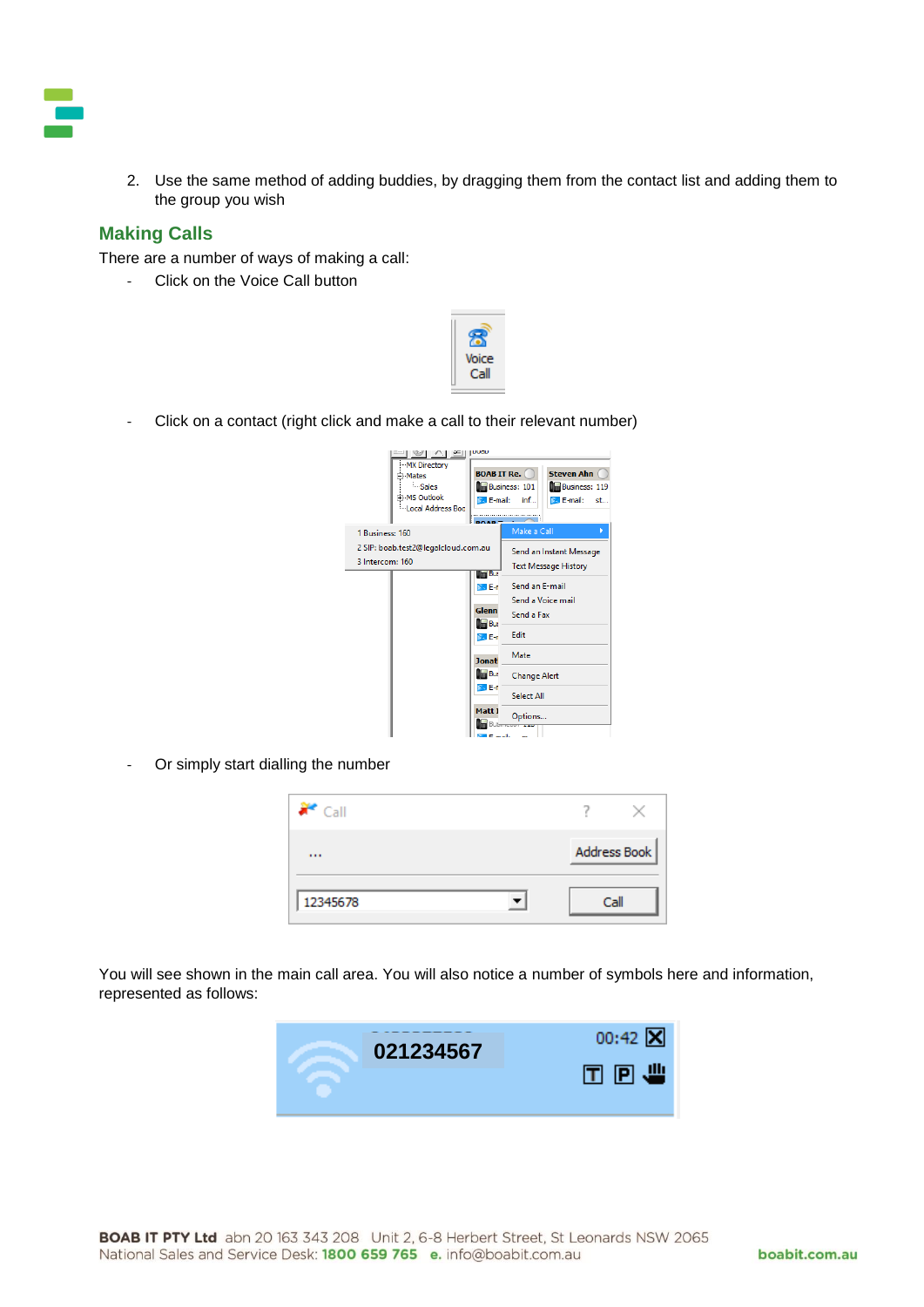**Caller ID info:** This is the information of the person who you called **T:** The T symbol is used for transferring a call **P:** The P symbol is used for parking a call **Hand:** The hand symbol is used for putting the call on hold.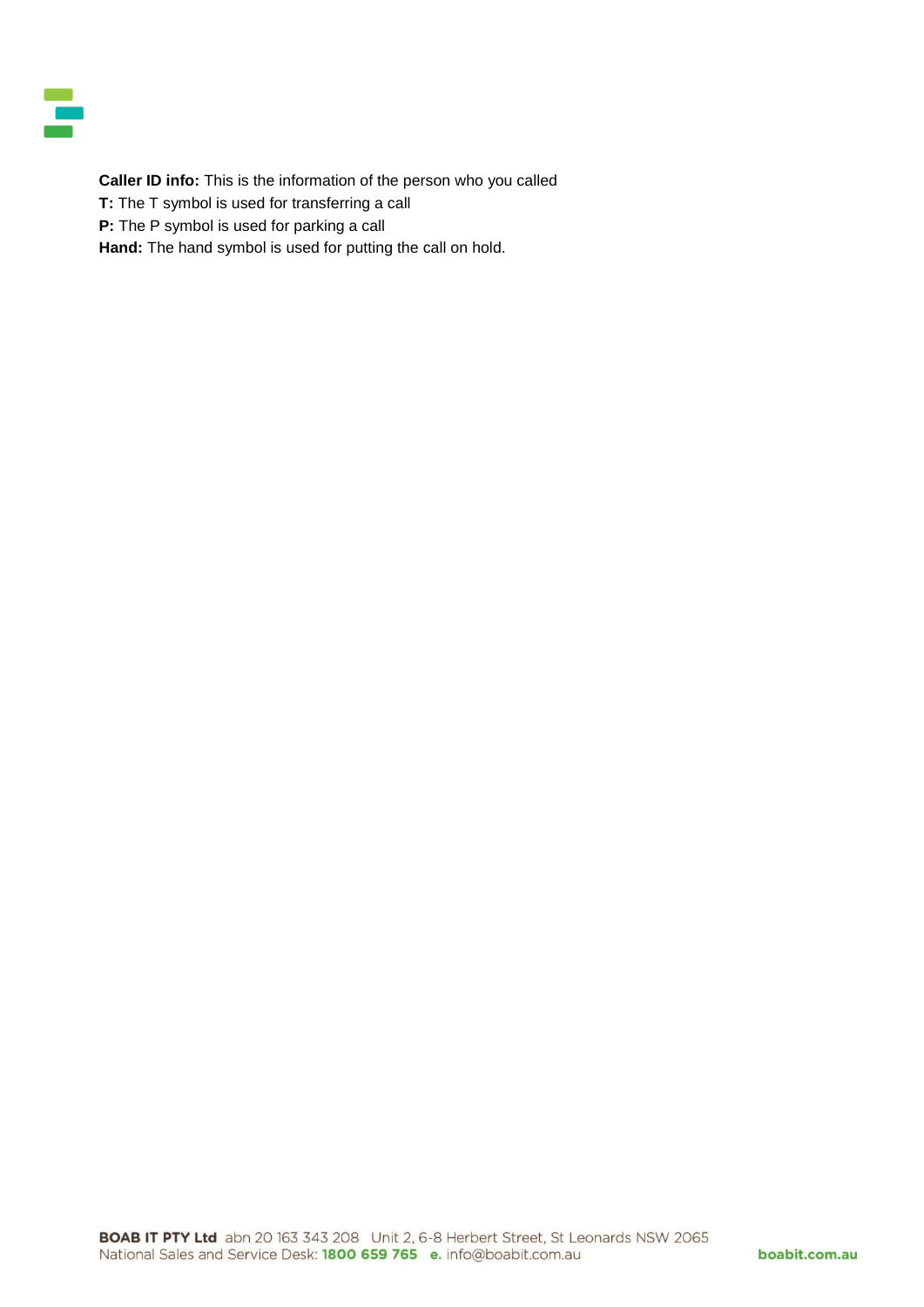# <span id="page-11-0"></span>**Holding Calls**

To place a conversation on hold:

- Session List: press the Hold session control button
- Session List: right click the mouse over the session block and select Hold.
- Toolbar: press the Hold icon
- Keyboard: type 'H' or 'h'

When using MXIE to place a call on hold, do not perform any operations from the phone before retrieving the call. Pressing phone buttons during this time (such as a new call appearance button) disconnects the first call.

To retrieve a conversation that is on hold from MXIE:

- Session List: right click the mouse over the session block and select Retrieve
- Session List: if visible, press the retrieve session control button
- Toolbar: press the Hold

## <span id="page-11-1"></span>**Parking Calls**

The Park function maintains the state of a call but suspends the conversation.

To park a call:

- Session List: click the right mouse button over the session block and select Park
- Session List: drag and drop the session block into the Park Pickup icon in the toolbar
- Keyboard: type 'P' or 'p'

When you park a call, the MX issues a two-digit call code and a multi-digit phone number for retrieving the call.

## <span id="page-11-2"></span>**Transferring Calls**

You can also transfer calls from within MXIE. This gives you the benefit of an easier transfer method pus also being away of another users presence before transferring the call. There are two methods of transferring, blind transfer and announced transfer.

#### **To perform a Blind Transfer:**

- Session List: drag and drop the session block to the address book or buddy list contact that is to receive the transferred call
- Session List: press the Transfer session control button
- Keyboard: type 'T' or 't'
- Toolbar: press the Transfer icon

#### Next:

Enter the number of the person who you want to transfer to (or select from the address book)

The call will go form your phone without an announcement.

#### **To perform an announced Transfer:**

1. Call the first party.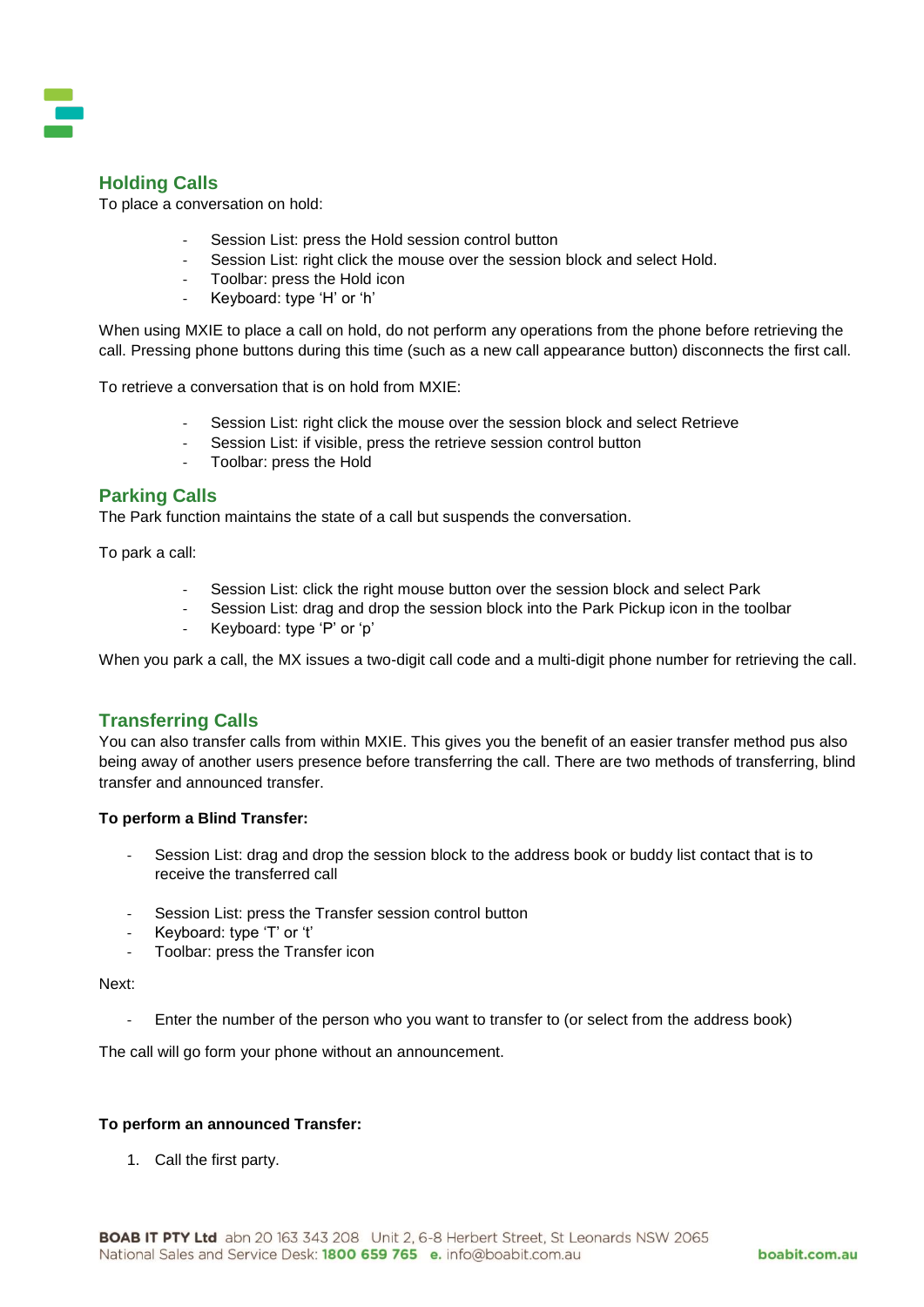

- 2. Place the first party on hold by pressing the hold button on MXIE. Do Not Use controls on the phone to place the call on hold!
- 3. Call the second party.

To transfer the call:

- Session List: press the Transfer session control button
- Session List: drag and drop the session control block to the recipient's address book or buddy list contact

### <span id="page-12-0"></span>**Notifications Rules**

Notifications allow you to be advised of something happening with calls to your phone. Once again, notifications work in a similar way to Microsoft Outlook rules. We recommend that you set a Voicemail to Email notification, so all voicemails left for you are sent to you as an email as well. This can be setup by doing the following:

| User Preferences                                                                                                                                                                |                                                                                                                                                                                                                                          | 7                              | $\times$ |
|---------------------------------------------------------------------------------------------------------------------------------------------------------------------------------|------------------------------------------------------------------------------------------------------------------------------------------------------------------------------------------------------------------------------------------|--------------------------------|----------|
| <b>Address Book</b><br>-Default Action<br>Shown Properties<br>Sort Order<br>Appearance<br>Application                                                                           | ■ 1. Voicemail to Email (E-mail matt.ianson@boabit.com.au attach message pause for 0:00 h                                                                                                                                                | <b>New</b><br>Modify<br>Delete |          |
| Keyboard Shortcuts<br><b>Audio Drivers</b><br>Call Handling                                                                                                                     | $\blacktriangleleft$<br>$\ddot{\phantom{1}}$                                                                                                                                                                                             | Up<br><b>Down</b>              |          |
| Call Log<br>Calls<br>Conference<br>Device Access Policy<br>Instant messaging<br><b>Messages</b><br>Messages<br>Confirmations<br>Notification<br>Presence<br>Softphone<br>Sounds | Rule description (click on underlined value to edit it):<br><b>Notify Me</b><br>E-mail matt.ianson@boabit.com.au attach message pause for 0:00 hours/min<br><b>If still unread</b><br>Leave the message marked as unread on phone system |                                |          |
|                                                                                                                                                                                 | OK<br>Cancel                                                                                                                                                                                                                             | Apply                          |          |

- Open MXIE Preferences (File  $\rightarrow$  Preferences)
- Select Notifications
- Click on New
- Name the rule
- Click on "Please Specify to enter an email address"
- Click on Do not attach media, and select attach media
- Click OK